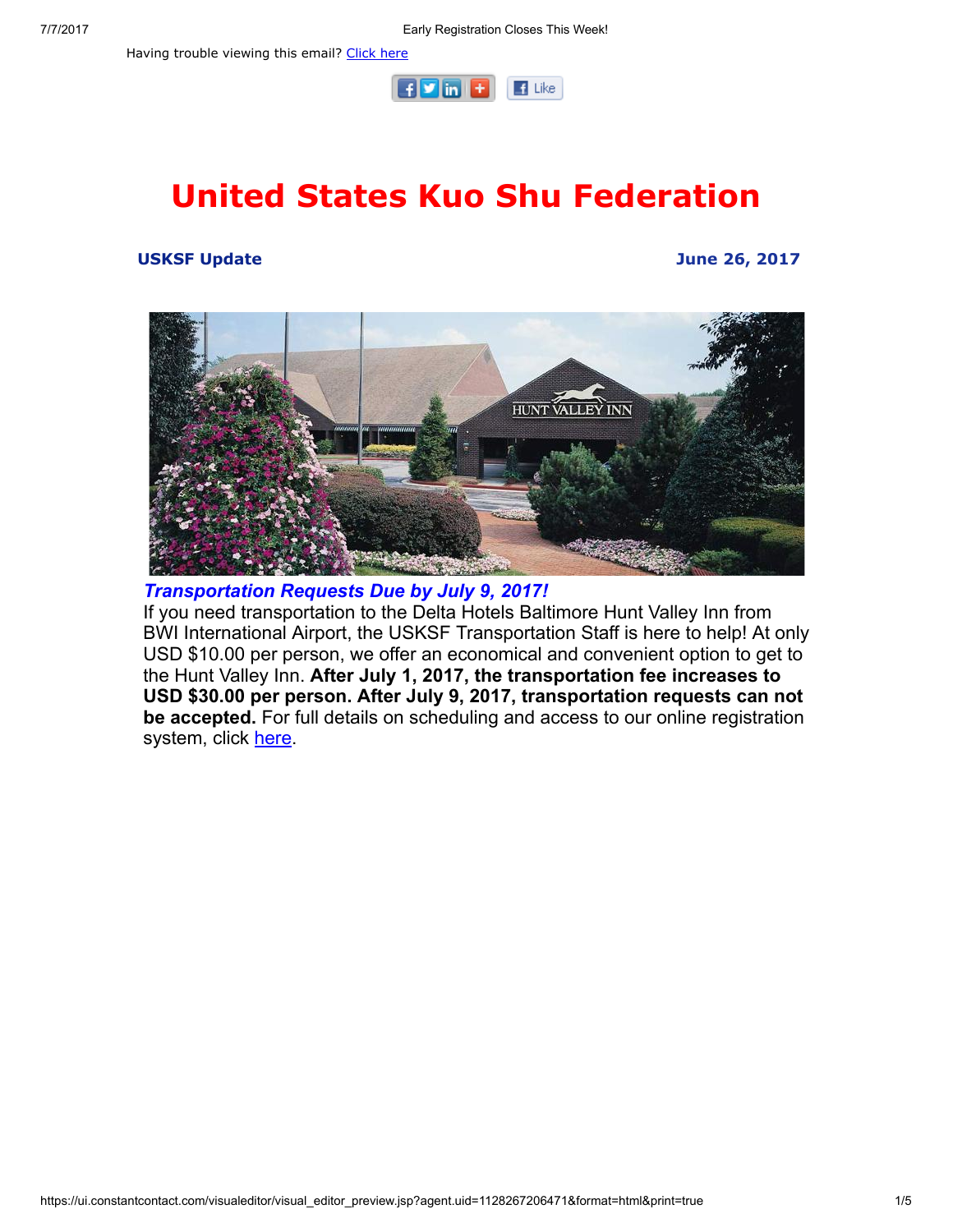

## Updated Information for Lei Tai Competitors!

Effective immediately, and applicable to the 2017 USKSF tournament, we have updated the Lei Tai rules, equipment requirements, procedures, and registration documents. All pertinent information is available on the USKSF website. We recommend each Lei Tai competitor and coach review these materials by clicking [here.](https://usksf.org/lei-tai/)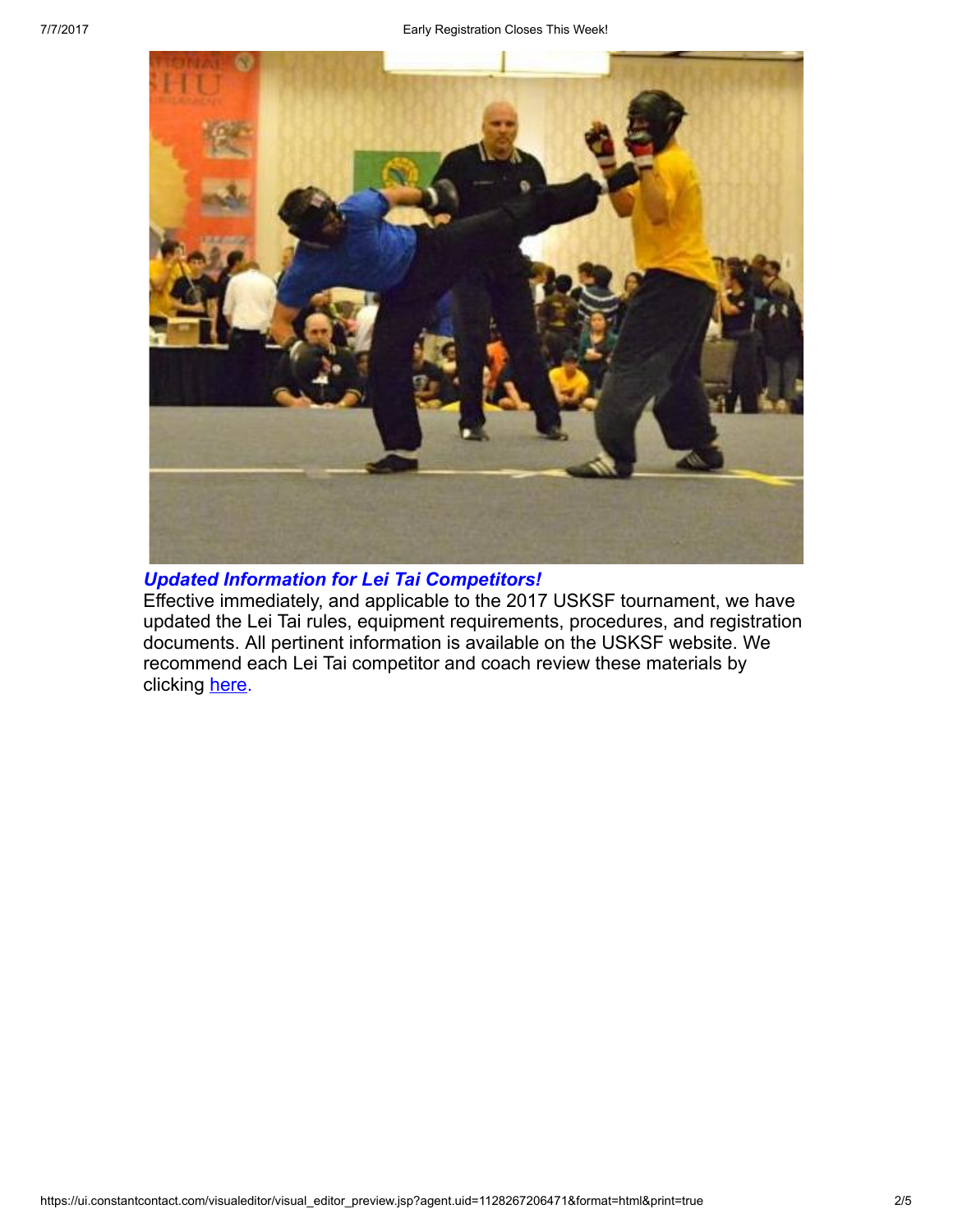

#### Early Event Registration Closes on June 30, 2017!

Registration for the 2017 U.S. International Kuo Shu Championship Tournament is now open. Early registration ends June 30, 2017. Register now to receive the early registration rates. Competitors are eligible to choose from over 280 youth and adult events, including internal and external forms, weapons, light contact, and full contact lei tai fighting. Once again, the USKSF will be sponsoring this event and holding it at the Delta Hotels Baltimore Hunt Valley Inn. To begin your online registration, click [here](http://www.wu-kui-tang.com/usksf/registration/welcome.aspx). To download this year's tournament flyer, click [here.](http://usksf.org/the-2017-kuo-shu-tournament-flyer-now-available/)



Purchase a Membership and Join the USKSF! Did you know that USKSF members enjoy all of the following benefits?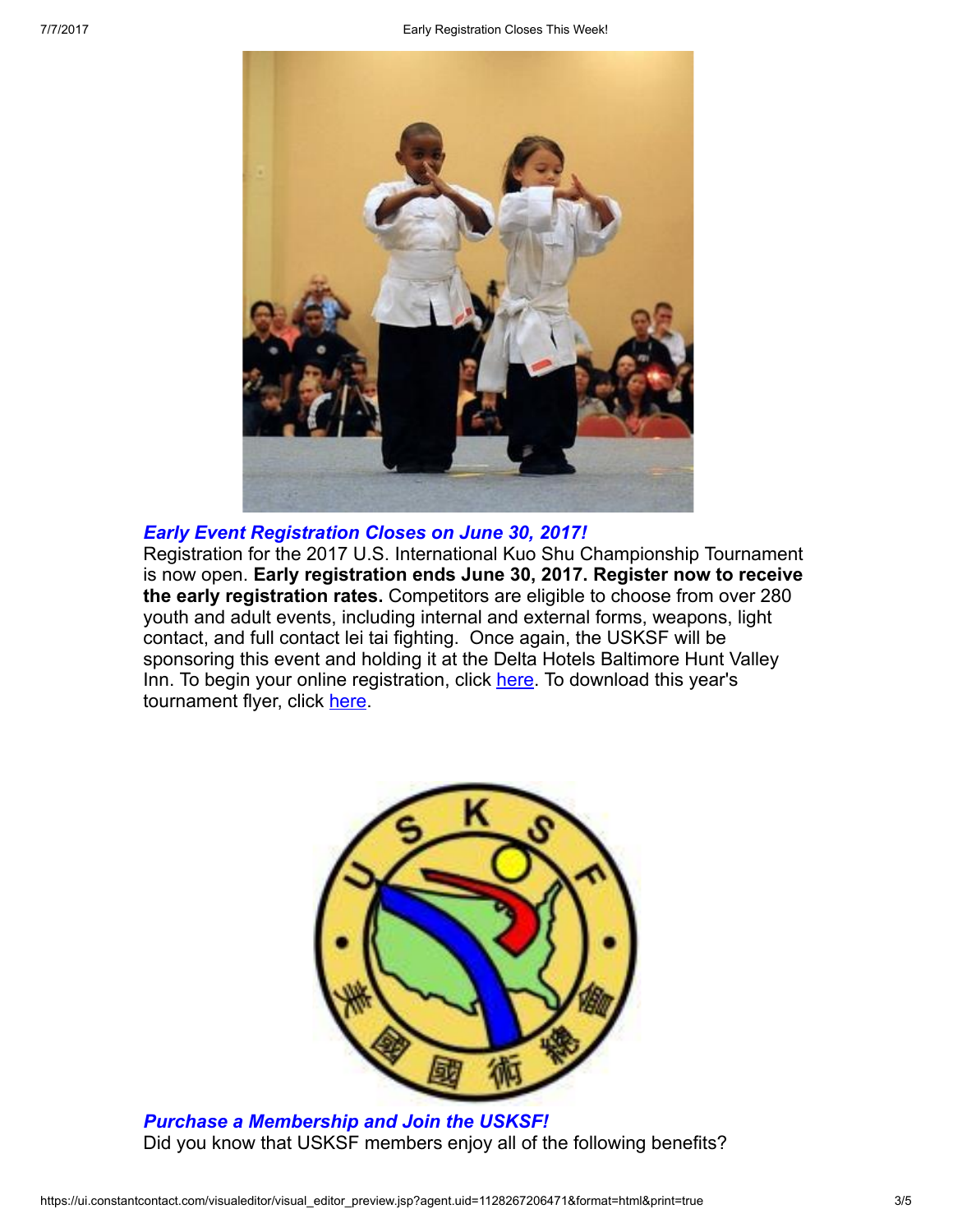- \$20.00 discount on your first event at USKSF tournaments
- \$10.00 discount on USKSF instructional seminars
- \$25.00 discount on TWKSF International Referee Training (initial course or renewal)
- \$20.00 discount on USKSF National Judge Certification
- Eligibility to represent the US in TWKSF World Championship lei tai competition
- free gifts with new membership

If you would like to be a member of the USKSF, it's easy! For full details on purchasing a new membership or renewing a membership, click [here.](https://usksf.org/membership/)



#### USKSF Hall of Fame Banquet Tickets Now Available!

Come join in celebrating a weekend of Kuo Shu on the evening of Sunday, July 30, 2017! The professional DJs of Washington Talent will be back this year to provide the evening's entertainment. Get your tickets before they sell out by clicking [here.](http://www.wu-kui-tang.com/usksf/registration/buytickets.aspx)

#### What Did I Miss?

Did you miss a previous email? Do you want to look back at some older information? Now you can! To view archived USKSF newsletters, just click [here](https://usksf.org/usksf-newsletters/). You'll be able to view and download previously published newsletters.

### USKSF on Facebook and YouTube

The USKSF is on Facebook. "Like" our page to stay up to date on the latest news and information from the USKSF.